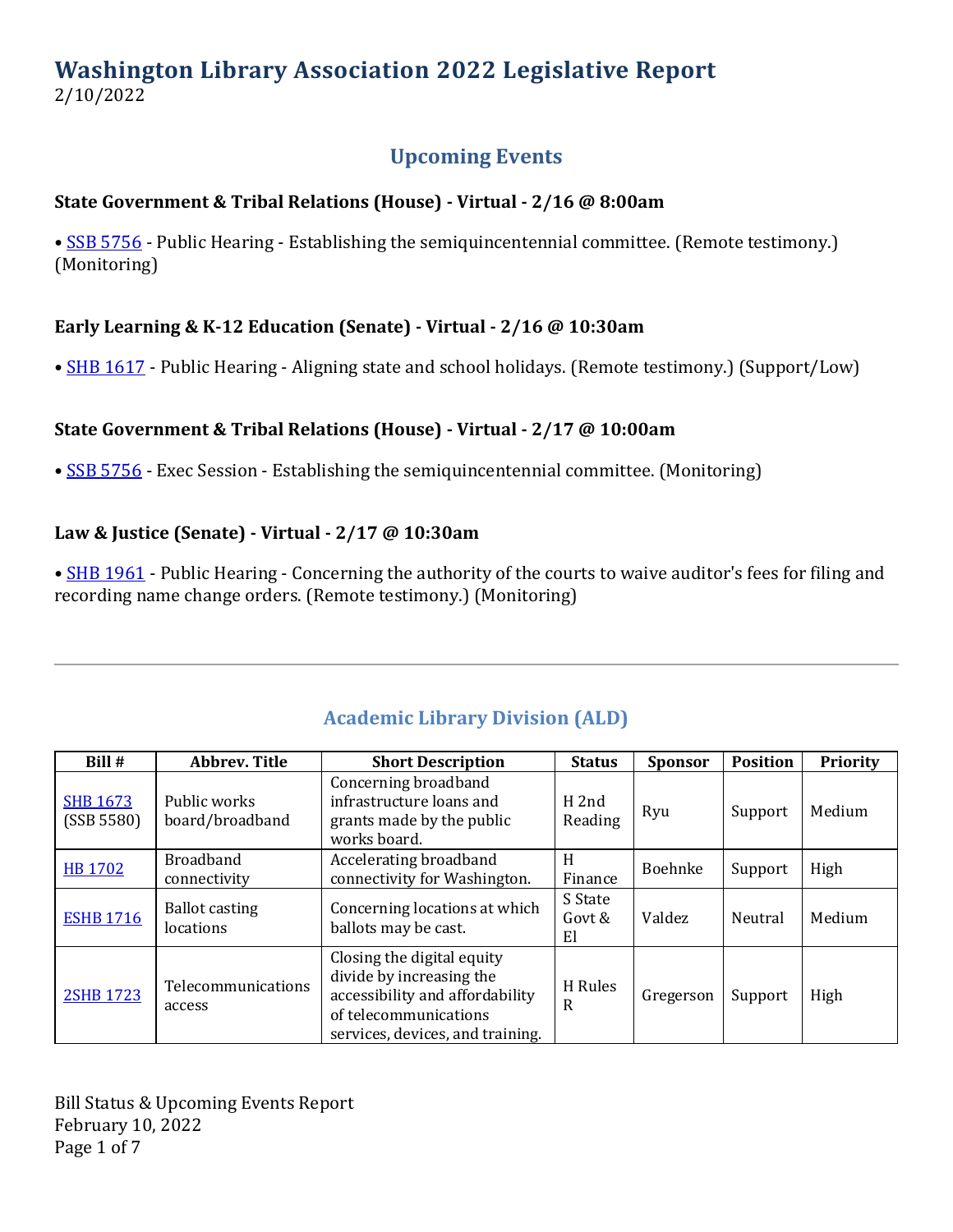| <b>2SHB 1810</b>              | Electronic products<br>repair   | Promoting the fair servicing<br>and repair of digital electronic<br>products in a safe, secure,<br>reliable, and sustainable<br>manner to increase access to<br>appropriate and affordable<br>digital products, support small<br>businesses and jobs, and<br>enhance digital connectivity in<br>Washington state. | H <sub>2nd</sub><br>Reading | Gregerson |         | Monitoring |
|-------------------------------|---------------------------------|-------------------------------------------------------------------------------------------------------------------------------------------------------------------------------------------------------------------------------------------------------------------------------------------------------------------|-----------------------------|-----------|---------|------------|
| <b>HB 1816</b><br>(SB 5693)   | Operating budget,<br>supp.      | Making 2021-2023 fiscal<br>biennium supplemental<br>operating appropriations.                                                                                                                                                                                                                                     | H<br>Approps                | Ormsby    |         | Monitoring |
| <b>SSB 5580</b><br>(SHB 1673) | Public works<br>board/broadband | Concerning broadband<br>infrastructure loans and<br>grants made by the public<br>works board.                                                                                                                                                                                                                     | S 2nd<br>Reading            | Wellman   |         | Monitoring |
| SB 5693<br>(HB 1816)          | Operating budget,<br>supp.      | Making 2021-2023 fiscal<br>biennium supplemental<br>operating appropriations.                                                                                                                                                                                                                                     | S Ways<br>& Means           | Rolfes    |         | Monitoring |
| SB 5715                       | Definition of<br>broadband      | Modifying the definition of<br>broadband or broadband<br>service.                                                                                                                                                                                                                                                 | S Rules<br>2                | Wellman   | Support | High       |

### **Public Library Division (PLA)**

| Bill #                        | <b>Abbrev. Title</b>               | <b>Short Description</b>                                                                                                                                           | <b>Status</b>               | <b>Sponsor</b> | <b>Position</b> | Priority   |
|-------------------------------|------------------------------------|--------------------------------------------------------------------------------------------------------------------------------------------------------------------|-----------------------------|----------------|-----------------|------------|
| <b>ESHB 1333</b>              | Rural public<br>facilities/tax     | Providing an extension to the<br>local sales and use tax for<br>public facilities in rural<br>counties.                                                            | S<br>Housing<br>& Local     | Tharinger      |                 | Monitoring |
| <b>SHB 1629</b><br>(SB 5538)  | Aerial imaging<br>technology       | Concerning a comprehensive<br>study of aerial imaging<br>technology uses for state<br>agencies, special purpose<br>districts, and local and tribal<br>governments. | H Rules<br>$\mathsf{R}$     | Dolan          |                 | Monitoring |
| <b>SHB 1630</b>               | Weapons/certain<br>meetings        | Establishing restrictions on<br>the possession of weapons in<br>certain locations.                                                                                 | H <sub>2nd</sub><br>Reading | Senn           | Support         | High       |
| <b>SHB 1673</b><br>(SSB 5580) | Public works<br>board/broadband    | Concerning broadband<br>infrastructure loans and<br>grants made by the public<br>works board.                                                                      | H <sub>2nd</sub><br>Reading | Ryu            | Support         | Medium     |
| <b>HB 1702</b>                | <b>Broadband</b><br>connectivity   | Accelerating broadband<br>connectivity for Washington.                                                                                                             | H<br>Finance                | Boehnke        | Support         | High       |
| <b>ESHB 1716</b>              | <b>Ballot casting</b><br>locations | Concerning locations at which<br>ballots may be cast.                                                                                                              | S State<br>Govt &<br>El     | Valdez         | Neutral         | Medium     |
| <b>2SHB 1723</b>              | Telecommunications<br>access       | Closing the digital equity<br>divide by increasing the<br>accessibility and affordability                                                                          | H Rules<br>$\mathbf R$      | Gregerson      | Support         | High       |

Bill Status & Upcoming Events Report February 10, 2022 Page 2 of 7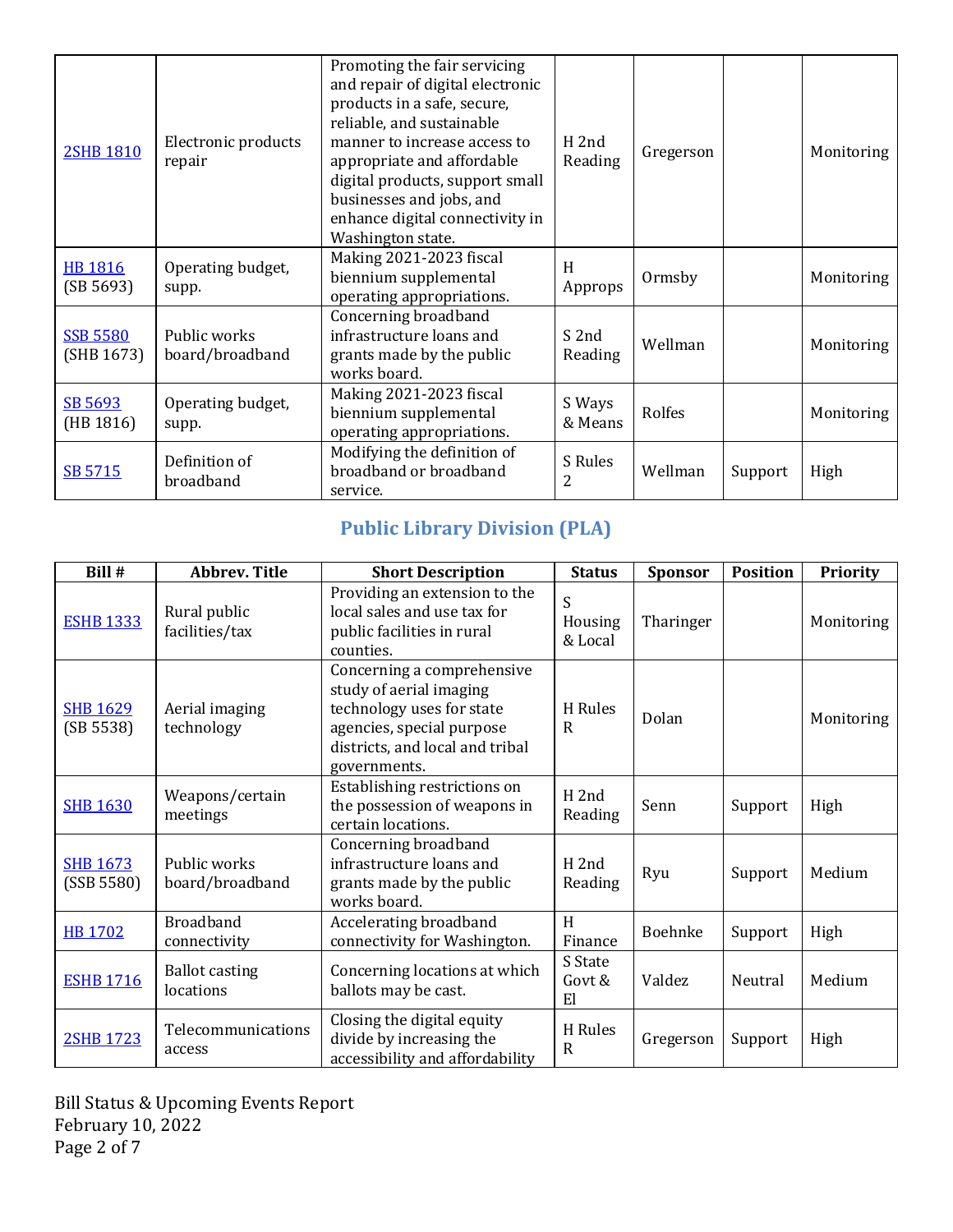|                               |                                 | of telecommunications                                                                                                                                                                                                                                                                                             |                             |           |         |            |
|-------------------------------|---------------------------------|-------------------------------------------------------------------------------------------------------------------------------------------------------------------------------------------------------------------------------------------------------------------------------------------------------------------|-----------------------------|-----------|---------|------------|
| <b>HB 1781</b>                | Capital budget,                 | services, devices, and training.                                                                                                                                                                                                                                                                                  | H Cap                       |           |         |            |
| (SB 5651)                     | supplemental                    | Concerning the capital budget.                                                                                                                                                                                                                                                                                    | <b>Budget</b>               | Tharinger |         | Medium     |
| <b>2SHB 1810</b>              | Electronic products<br>repair   | Promoting the fair servicing<br>and repair of digital electronic<br>products in a safe, secure,<br>reliable, and sustainable<br>manner to increase access to<br>appropriate and affordable<br>digital products, support small<br>businesses and jobs, and<br>enhance digital connectivity in<br>Washington state. | H <sub>2nd</sub><br>Reading | Gregerson |         | Monitoring |
| <b>HB 1816</b><br>(SB 5693)   | Operating budget,<br>supp.      | Making 2021-2023 fiscal<br>biennium supplemental<br>operating appropriations.                                                                                                                                                                                                                                     | H<br>Approps                | Ormsby    |         | Monitoring |
| <b>2SHB 1835</b>              | Postsecondary<br>enrollment     | Creating outreach and<br>completion initiatives to<br>increase postsecondary<br>enrollment.                                                                                                                                                                                                                       | H Rules<br>$\mathbf R$      | Hansen    | Support | High       |
| <b>HB 1889</b>                | Health network<br>access        | Concerning network access.                                                                                                                                                                                                                                                                                        | H Rules<br>$\mathbf R$      | Cody      |         | Monitoring |
| <b>SHB 1961</b>               | Name change fee<br>waivers      | Concerning the authority of<br>the courts to waive auditor's<br>fees for filing and recording<br>name change orders.                                                                                                                                                                                              | S Law &<br>Justice          | Peterson  |         | Monitoring |
| <b>SHB 2068</b>               | Imagination library             | Creating the imagination<br>library of Washington<br>program.                                                                                                                                                                                                                                                     | H Rules<br>R                | Stonier   | Support | High       |
| <b>SSB 5568</b>               | Open weapon<br>carry/local laws | Concerning preemption of<br>municipal laws restricting the<br>open carry of weapons.                                                                                                                                                                                                                              | S Rules<br>2                | Kuderer   |         | Monitoring |
| <b>SSB 5580</b><br>(SHB 1673) | Public works<br>board/broadband | Concerning broadband<br>infrastructure loans and<br>grants made by the public<br>works board.                                                                                                                                                                                                                     | S 2nd<br>Reading            | Wellman   |         | Monitoring |
| 2SSB 5597                     | Voting rights                   | Concerning the Washington<br>voting rights act.                                                                                                                                                                                                                                                                   | S 2nd<br>Reading            | Saldaña   |         | Monitoring |
| SB 5651<br>(HB 1781)          | Capital budget,<br>supplemental | Concerning the capital budget.                                                                                                                                                                                                                                                                                    | S Ways<br>& Means           | Frockt    |         | Monitoring |
| SB 5693<br>(HB 1816)          | Operating budget,<br>supp.      | Making 2021-2023 fiscal<br>biennium supplemental<br>operating appropriations.                                                                                                                                                                                                                                     | S Ways<br>& Means           | Rolfes    |         | Monitoring |
| <b>SSB 5712</b>               | Local taxing districts          | Concerning the transparency<br>of local taxing districts.                                                                                                                                                                                                                                                         | S Rules<br>$\overline{c}$   | Hasegawa  |         | Monitoring |
| SB 5715                       | Definition of<br>broadband      | Modifying the definition of<br>broadband or broadband<br>service.                                                                                                                                                                                                                                                 | S Rules<br>2                | Wellman   | Support | High       |

# **School Library Division (ScLD)**

Bill Status & Upcoming Events Report February 10, 2022 Page 3 of 7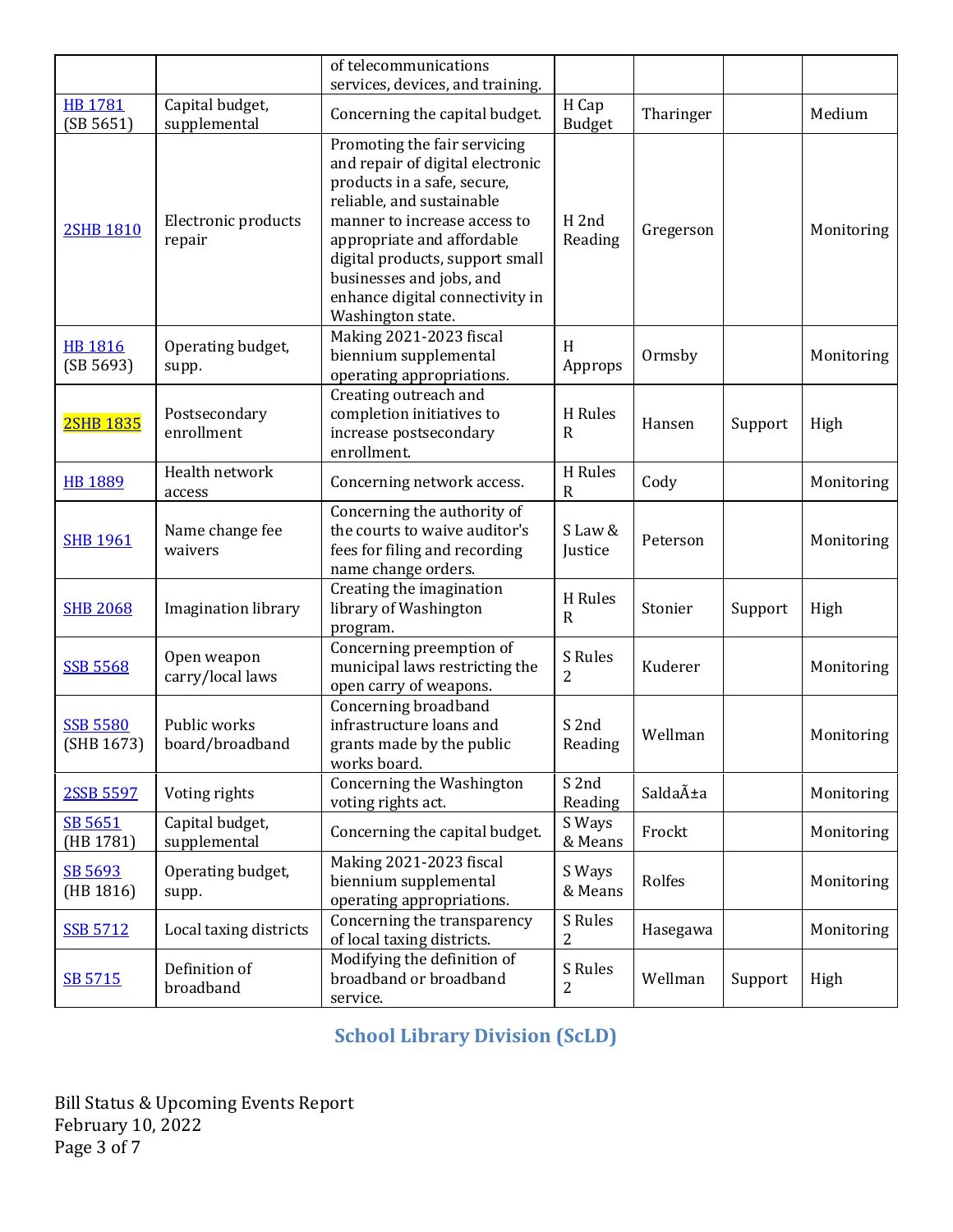| Bill #                        | <b>Abbrev. Title</b>               | <b>Short Description</b>                                                                                                                                                                                                                                                                                          | <b>Status</b>                        | Sponsor   | <b>Position</b> | Priority   |
|-------------------------------|------------------------------------|-------------------------------------------------------------------------------------------------------------------------------------------------------------------------------------------------------------------------------------------------------------------------------------------------------------------|--------------------------------------|-----------|-----------------|------------|
| <b>HB 1226</b>                | School district<br>elections       | Concerning school district<br>elections.                                                                                                                                                                                                                                                                          | H Cap<br><b>Budget</b>               | Stonier   |                 |            |
| <b>SHB 1590</b><br>(SSB 5563) | Enrollment<br>stabilization        | Concerning enrollment<br>stabilization funding to<br>address enrollment declines<br>due to the COVID-19<br>pandemic.                                                                                                                                                                                              | H <sub>2nd</sub><br>Reading          | Dolan     |                 | Monitoring |
| <b>SHB 1617</b>               | State and school<br>holidays       | Aligning state and school<br>holidays.                                                                                                                                                                                                                                                                            | S EL/K-<br>12                        | Morgan    | Support         | Low        |
| <b>SHB 1630</b>               | Weapons/certain<br>meetings        | Establishing restrictions on<br>the possession of weapons in<br>certain locations.                                                                                                                                                                                                                                | H <sub>2nd</sub><br>Reading          | Senn      | Support         | High       |
| <b>2SHB 1664</b>              | Schools/support<br>funding         | Concerning prototypical<br>school formulas for physical,<br>social, and emotional support<br>in schools.                                                                                                                                                                                                          | H <sub>2nd</sub><br>Reading          | Rule      | Support         | High       |
| <b>SHB 1673</b><br>(SSB 5580) | Public works<br>board/broadband    | Concerning broadband<br>infrastructure loans and<br>grants made by the public<br>works board.                                                                                                                                                                                                                     | H <sub>2nd</sub><br>Reading          | Ryu       | Support         | Medium     |
| <b>HB 1702</b>                | <b>Broadband</b><br>connectivity   | Accelerating broadband<br>connectivity for Washington.                                                                                                                                                                                                                                                            | $\boldsymbol{\mathrm{H}}$<br>Finance | Boehnke   | Support         | High       |
| <b>ESHB 1716</b>              | <b>Ballot casting</b><br>locations | Concerning locations at which<br>ballots may be cast.                                                                                                                                                                                                                                                             | S State<br>Govt &<br>El              | Valdez    | Neutral         | Medium     |
| 2SHB 1723                     | Telecommunications<br>access       | Closing the digital equity<br>divide by increasing the<br>accessibility and affordability<br>of telecommunications<br>services, devices, and training.                                                                                                                                                            | H Rules<br>R                         | Gregerson | Support         | High       |
| <b>SHB 1791</b>               | Prof. educator<br>reprimands       | Concerning reprimands for<br>professional educators.                                                                                                                                                                                                                                                              | H Rules<br>$\mathbf R$               | Harris    |                 | Monitoring |
| <b>2SHB 1810</b>              | Electronic products<br>repair      | Promoting the fair servicing<br>and repair of digital electronic<br>products in a safe, secure,<br>reliable, and sustainable<br>manner to increase access to<br>appropriate and affordable<br>digital products, support small<br>businesses and jobs, and<br>enhance digital connectivity in<br>Washington state. | H <sub>2nd</sub><br>Reading          | Gregerson |                 | Monitoring |
| <b>HB 1816</b><br>(SB 5693)   | Operating budget,<br>supp.         | Making 2021-2023 fiscal<br>biennium supplemental<br>operating appropriations.                                                                                                                                                                                                                                     | H<br>Approps                         | Ormsby    |                 | Monitoring |
| <b>2SHB 1835</b>              | Postsecondary<br>enrollment        | Creating outreach and<br>completion initiatives to<br>increase postsecondary<br>enrollment.                                                                                                                                                                                                                       | H Rules<br>$\mathbf R$               | Hansen    | Support         | High       |

Bill Status & Upcoming Events Report February 10, 2022 Page 4 of 7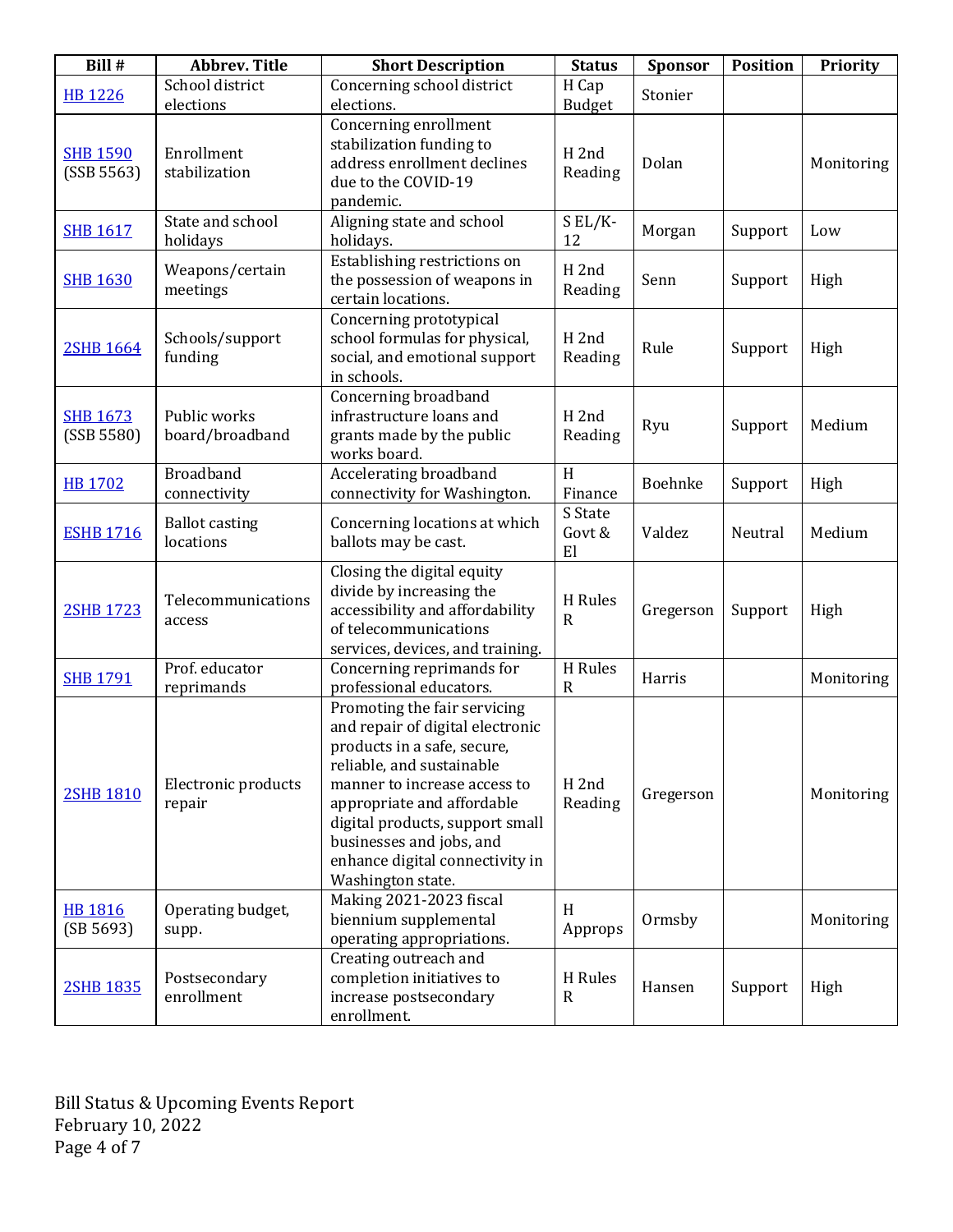| <b>HB 1898</b>                | State school levies,<br>reduce  | Providing property tax relief<br>by reducing both parts of the<br>state school levies.                               | H<br>Finance                     | Orcutt  |         | Monitoring |
|-------------------------------|---------------------------------|----------------------------------------------------------------------------------------------------------------------|----------------------------------|---------|---------|------------|
| <b>HB 1942</b>                | Paraeducator course<br>of study | Concerning the provision of<br>the paraeducator fundamental<br>course of study.                                      | H <sub>2nd</sub><br>Reading      | Donaghy |         | Monitoring |
| <b>SHB 2068</b>               | Imagination library             | Creating the imagination<br>library of Washington<br>program.                                                        | H Rules<br>$\mathbf R$           | Stonier | Support | High       |
| <b>HIR 4200</b>               | School district bonds           | Amending the Constitution to<br>allow a simple majority of<br>voters voting to authorize<br>school district bonds.   | H Cap<br><b>Budget</b>           | Stonier | Support | Monitoring |
| SB 5539<br>(HB 1762)          | Ed. service district<br>funding | Concerning state funding for<br>educational service districts.                                                       | S Passed<br>3rd                  | Hunt    |         | Monitoring |
| <b>SSB 5563</b><br>(SHB 1590) | Enrollment<br>stabilization     | Concerning enrollment<br>stabilization funding to<br>address enrollment declines<br>due to the COVID-19<br>pandemic. | <b>S</b> Rules<br>$\overline{2}$ | Wellman | Support | Low        |
| <b>SSB 5580</b><br>(SHB 1673) | Public works<br>board/broadband | Concerning broadband<br>infrastructure loans and<br>grants made by the public<br>works board.                        | S 2nd<br>Reading                 | Wellman |         | Monitoring |
| 2SSB 5595<br>(HB 1985)        | Schools/support<br>funding      | Concerning prototypical<br>school formulas for physical,<br>social, and emotional support<br>in schools.             | S Rules<br>2                     | Wellman | Support | High       |
| SB 5693<br>(HB 1816)          | Operating budget,<br>supp.      | Making 2021-2023 fiscal<br>biennium supplemental<br>operating appropriations.                                        | S Ways<br>& Means                | Rolfes  |         | Monitoring |
| SB 5715                       | Definition of<br>broadband      | Modifying the definition of<br>broadband or broadband<br>service.                                                    | S Rules<br>2                     | Wellman | Support | High       |
| 2SSB 5720                     | Student financial<br>literacy   | Providing student financial<br>literacy education.                                                                   | S <sub>2nd</sub><br>Reading      | Mullet  |         | Monitoring |
| <b>SSB 5756</b>               | Semiquincentennial<br>committee | Establishing the<br>semiquincentennial<br>committee.                                                                 | H State<br>Govt &<br>Tr          | Hunt    |         | Monitoring |

# **Special Library Division (SpLD)**

| Bill #           | <b>Abbrev. Title</b>  | <b>Short Description</b>      | <b>Status</b>    | <b>Sponsor</b> | <b>Position</b> | Priority |
|------------------|-----------------------|-------------------------------|------------------|----------------|-----------------|----------|
|                  |                       | Concerning broadband          |                  |                |                 |          |
| <b>SHB 1673</b>  | Public works          | infrastructure loans and      | H <sub>2nd</sub> | Ryu            |                 | Medium   |
| (SSB 5580)       | board/broadband       | grants made by the public     | Reading          |                | Support         |          |
|                  |                       | works board.                  |                  |                |                 |          |
|                  | <b>Broadband</b>      | Accelerating broadband        | H                | Boehnke        |                 | High     |
| <b>HB 1702</b>   | connectivity          | connectivity for Washington.  | Finance          |                | Support         |          |
| <b>ESHB 1716</b> | <b>Ballot casting</b> | Concerning locations at which | S State          | Valdez         | Neutral         | Medium   |
|                  | locations             | ballots may be cast.          | Govt & El        |                |                 |          |

Bill Status & Upcoming Events Report February 10, 2022 Page 5 of 7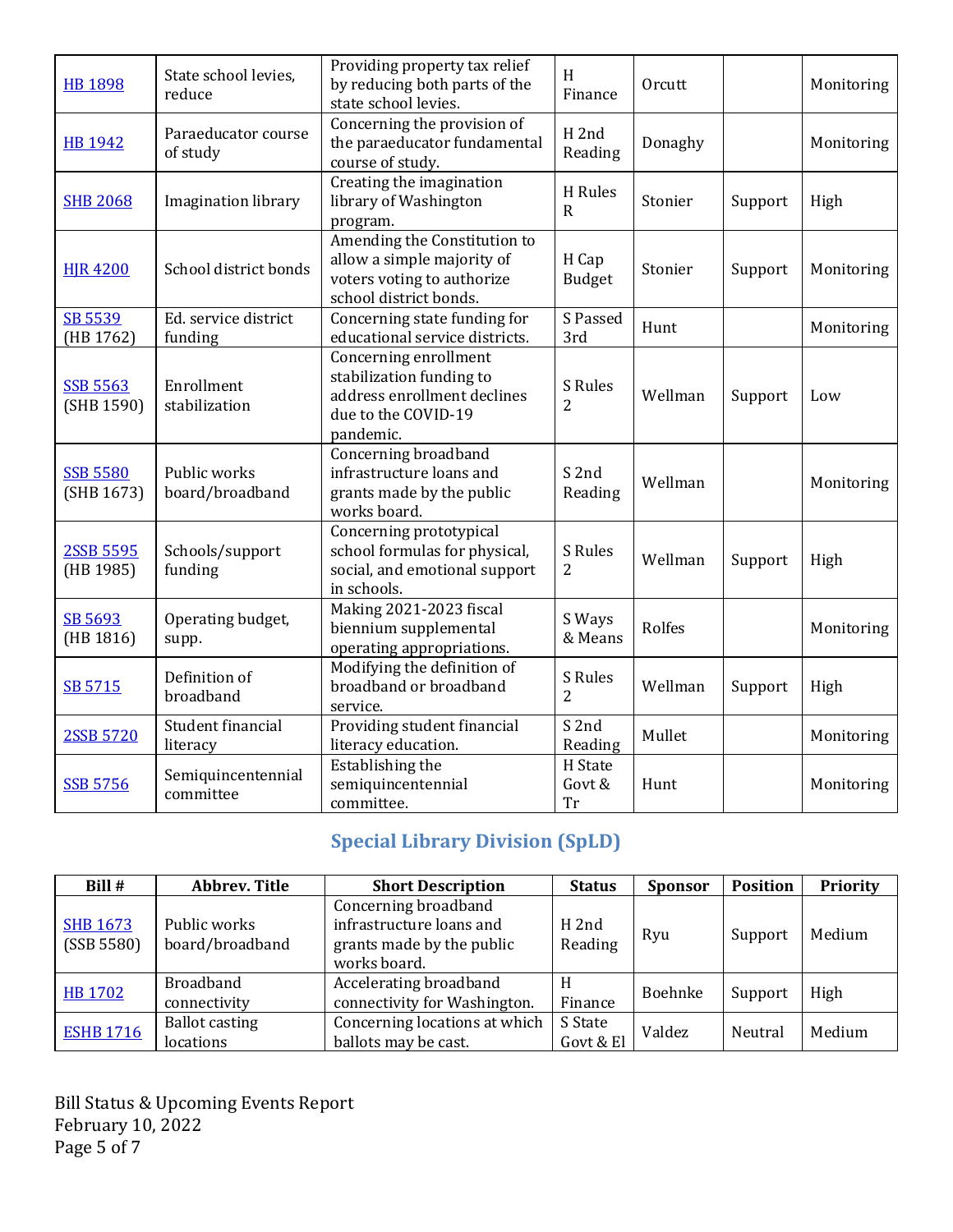| <b>2SHB 1723</b>              | Telecommunications<br>access      | Closing the digital equity<br>divide by increasing the<br>accessibility and affordability<br>of telecommunications<br>services, devices, and<br>training. | H Rules<br>R      | Gregerson | Support | High       |
|-------------------------------|-----------------------------------|-----------------------------------------------------------------------------------------------------------------------------------------------------------|-------------------|-----------|---------|------------|
| HB 1816<br>(SB 5693)          | Operating budget,<br>supp.        | Making 2021-2023 fiscal<br>biennium supplemental<br>operating appropriations.                                                                             | H<br>Approps      | Ormsby    |         | Monitoring |
| <b>SSB 5580</b><br>(SHB 1673) | Public works<br>board/broadband   | Concerning broadband<br>infrastructure loans and<br>grants made by the public<br>works board.                                                             | S 2nd<br>Reading  | Wellman   |         | Monitoring |
| SB 5693<br>(HB 1816)          | Operating budget,<br>supp.        | Making 2021-2023 fiscal<br>biennium supplemental<br>operating appropriations.                                                                             | S Ways<br>& Means | Rolfes    |         | Monitoring |
| SB 5715                       | Definition of<br><b>broadband</b> | Modifying the definition of<br>broadband or broadband<br>service.                                                                                         | S Rules 2         | Wellman   | Support | High       |

# **State Library**

| Bill #                        | <b>Abbrev. Title</b>               | <b>Short Description</b>                                                                                                                                  | <b>Status</b>               | <b>Sponsor</b> | <b>Position</b> | <b>Priority</b> |
|-------------------------------|------------------------------------|-----------------------------------------------------------------------------------------------------------------------------------------------------------|-----------------------------|----------------|-----------------|-----------------|
| <b>SHB 1673</b><br>(SSB 5580) | Public works<br>board/broadband    | Concerning broadband<br>infrastructure loans and<br>grants made by the public<br>works board.                                                             | H <sub>2nd</sub><br>Reading | Ryu            | Support         | Medium          |
| <b>HB1702</b>                 | <b>Broadband</b><br>connectivity   | Accelerating broadband<br>connectivity for Washington.                                                                                                    | H<br>Finance                | Boehnke        | Support         | High            |
| <b>ESHB 1716</b>              | <b>Ballot casting</b><br>locations | Concerning locations at which<br>ballots may be cast.                                                                                                     | S State<br>Govt & El        | Valdez         | Neutral         | Medium          |
| 2SHB 1723                     | Telecommunications<br>access       | Closing the digital equity<br>divide by increasing the<br>accessibility and affordability<br>of telecommunications<br>services, devices, and<br>training. | H Rules<br>R                | Gregerson      | Support         | High            |
| <b>HB 1816</b><br>(SB 5693)   | Operating budget,<br>supp.         | Making 2021-2023 fiscal<br>biennium supplemental<br>operating appropriations.                                                                             | H<br>Approps                | Ormsby         |                 | Monitoring      |
| <b>SHB 2068</b>               | <b>Imagination library</b>         | Creating the imagination<br>library of Washington<br>program.                                                                                             | H Rules<br>R                | Stonier        | Support         | High            |
| <b>SSB 5580</b><br>(SHB 1673) | Public works<br>board/broadband    | Concerning broadband<br>infrastructure loans and<br>grants made by the public<br>works board.                                                             | S <sub>2nd</sub><br>Reading | Wellman        |                 | Monitoring      |
| SB 5693<br>(HB 1816)          | Operating budget,<br>supp.         | Making 2021-2023 fiscal<br>biennium supplemental<br>operating appropriations.                                                                             | S Ways<br>& Means           | Rolfes         |                 | Monitoring      |

Bill Status & Upcoming Events Report February 10, 2022 Page 6 of 7